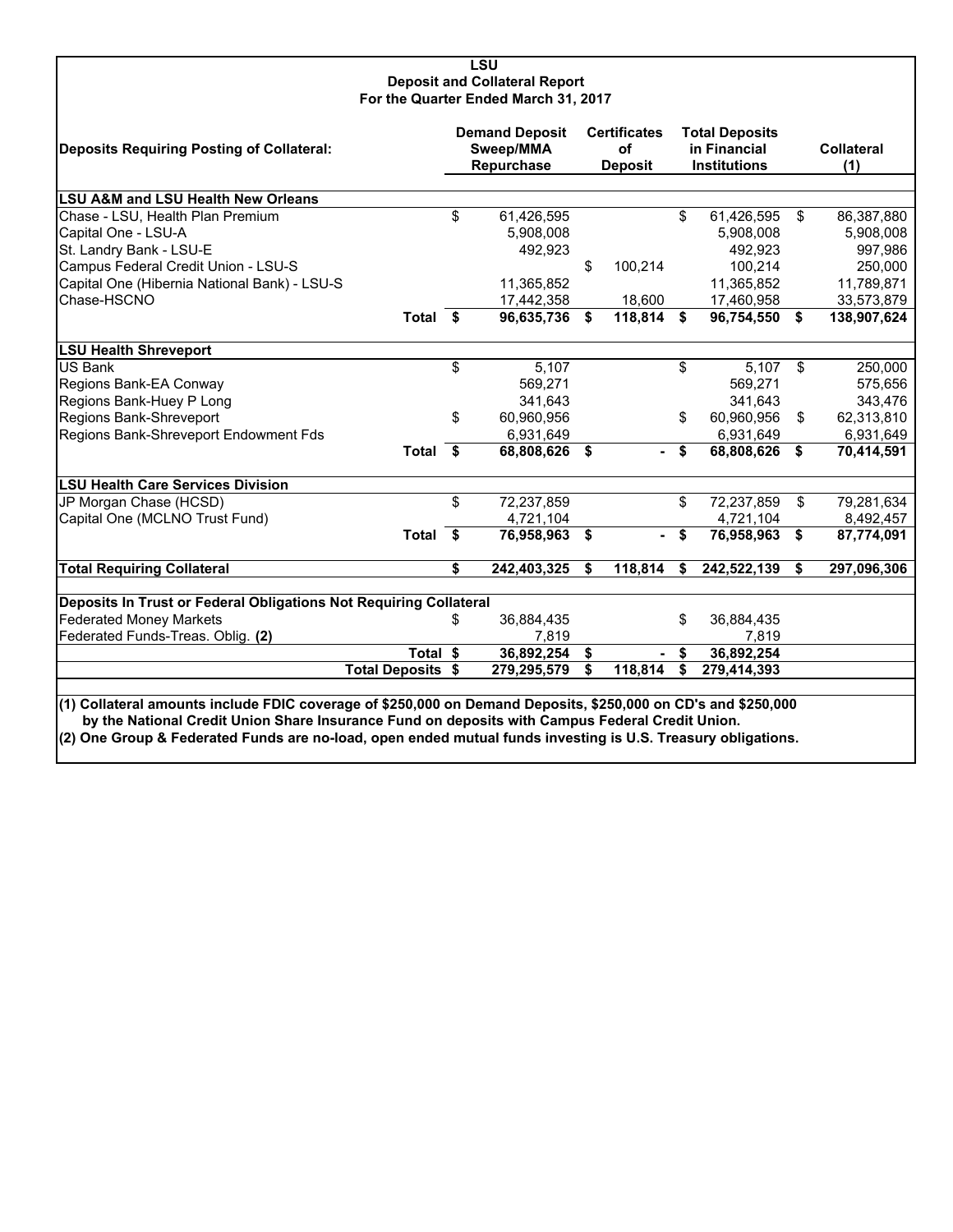## **LSU Investment Summary For the Quarter Ended March 31, 2017**

|                                                                     | As of 7/1/2016               | As of 9/30/2016              |                              | As of 12/31/2016             |                              | As of 3/31/2017              |                              | As of 06/30/2017 |                        |
|---------------------------------------------------------------------|------------------------------|------------------------------|------------------------------|------------------------------|------------------------------|------------------------------|------------------------------|------------------|------------------------|
| <b>Fund Description</b>                                             | Value                        | Cost                         | <b>Market Value</b>          | Cost                         | <b>Market Value</b>          | Cost                         | <b>Market Value</b>          | Cost             | <b>Market Value</b>    |
| <b>Current Funds</b>                                                |                              |                              |                              |                              |                              |                              |                              |                  |                        |
| Cash/Sweeps                                                         | \$220,965,188                | \$298.452.168                | \$298,452,168                | \$229,016,147                | \$229,016,147                | \$230.465.341                | \$230,465,341                | \$0              | \$0                    |
| Money Market Accounts/Repos (A)                                     | \$2,007,708                  | \$7,137,665                  | \$7,137,665                  | \$7,094,845                  | \$7,094,845                  | \$13,690,567                 | \$13,690,567                 | \$0<br>\$0       | $\$0$<br>\$0           |
| <b>Certificates of Deposit</b><br><b>Treasury Notes</b>             | \$100,213<br>\$12,142,653    | \$100,213<br>\$11,546,211    | \$100,213<br>\$12,038,838    | \$0<br>\$13,549,106          | \$0<br>\$13,531,043          | \$100,214<br>\$14,313,414    | \$100,214<br>\$14,358,659    | \$0              | \$0                    |
| CMO's                                                               | \$614,148                    | \$444,892                    | \$447,846                    | \$295,967                    | \$297,432                    | \$231,410                    | \$229,997                    | \$0              |                        |
| Agency Securities (B)                                               | \$91,221,542                 | \$104,166,209                | \$106,777,636                | \$129,520,232                | \$127,520,554                | \$128,562,240                | \$125,769,478                | \$0              | $$0$<br>$$0$           |
| Mortgaged Backed Securities                                         | \$37,344,568                 | \$35,034,733                 | \$35,800,847                 | \$33,785,445                 | \$34,007,628                 | \$33,070,084                 | \$32,699,084                 | \$0              | \$0                    |
| Equity Securities (C)                                               | \$61,043                     | \$0                          | \$68,148                     | \$0                          | \$82,632                     | \$0                          | \$80,993                     | \$0              | \$0                    |
| <b>Bond Mutual Funds</b>                                            | \$45,093,538                 | \$46,697,531                 | \$45,023,968                 | \$46,697,531                 | \$43,740,771                 | \$46,697,531                 | \$44,312,799                 | \$0              | $\$0$                  |
| Municipal Bonds (E)                                                 | \$60,025,003                 | \$61,402,164                 | \$62,817,171                 | \$86,580,039                 | \$85,214,042                 | \$90,261,772                 | \$87,412,596                 | \$0              | \$0                    |
| Corporate Bonds (D)                                                 | \$181,950,335                | \$178,919,146                | \$183,946,167                | \$180,149,776                | \$180,877,487                | \$182,388,441                | \$181,161,071                | \$0              | \$0                    |
| Total                                                               | \$651,525,939                | \$743,900,932                | \$752,610,667                | \$726,689,088                | \$721,382,581                | \$739,781,014                | \$730,280,799                | \$0              | \$0                    |
| <b>Endowment Funds</b>                                              |                              |                              |                              |                              |                              |                              |                              |                  |                        |
| Cash/Sweeps                                                         | \$6,930,453                  | \$6,931,481                  | \$6,931,481                  | \$6,932,764                  | \$6,932,764                  | \$6,931,649                  | \$6,931,649                  | \$0              | \$0                    |
| Money Market Accounts/Repos (A)<br><b>Certificates of Deposit</b>   | \$0                          | \$1,440,718                  | \$1,440,718                  | \$603,750                    | \$603,750                    | \$1,027,257                  | \$1,027,257                  | \$0              | \$0<br>$\overline{$}0$ |
| Agency Securities (B)                                               | \$18,600<br>\$5,602,078      | \$18,600<br>\$4,978,944      | \$18,600<br>\$5,068,759      | \$18,600<br>\$5,969,659      | \$18,600<br>\$5,969,885      | \$18,600<br>\$6,142,285      | \$18,600<br>\$5,947,958      | \$0<br>\$0       |                        |
| Mortgaged Backed Securities                                         | \$1,319,316                  | \$1,133,095                  | \$1,149,500                  | \$1,131,649                  | \$1,133,459                  | \$1,003,842                  | \$995,743                    | \$0              | $$0$<br>$$0$           |
| Equity Securities (C)                                               | \$9,730,180                  | \$6,171,551                  | \$10,054,907                 | \$6,171,551                  | \$10,305,270                 | \$5,529,539                  | \$9,467,424                  | \$0              | \$0                    |
| Mutual Funds                                                        | \$49,429,471                 | \$49,873,028                 | \$53,508,849                 | \$50,616,414                 | \$53,065,832                 | \$49,031,286                 | \$52,792,444                 | \$0              | \$0                    |
| Municipal Bonds (E)                                                 | \$1,256,822                  | \$1,153,189                  | \$1,176,339                  | \$1,137,890                  | \$1,125,955                  | \$2,329,895                  | \$2,314,737                  | \$0              | \$0                    |
| Corporate Bonds (D)                                                 | \$7,404,973                  | \$6,547,513                  | \$6,920,005                  | \$6,545,198                  | \$6,710,008                  | \$6,573,615                  | \$6,719,905                  | \$0              | \$0                    |
| Total                                                               | \$81,691,893                 | \$78,248,119                 | \$86,269,158                 | \$79,127,475                 | \$85,865,523                 | \$78,587,968                 | \$86,215,717                 | \$0              | \$0                    |
| Other Funds                                                         |                              |                              |                              |                              |                              |                              |                              |                  |                        |
| Cash/Sweeps                                                         | \$4,228,577                  | \$4,369,228                  | \$4,369,228                  | \$4,592,416                  | \$4,592,416                  | \$5,006,335                  | \$5,006,335                  | \$0              | \$0                    |
| Money Market Accounts/Repos (A)                                     | \$102,033,060                | \$72,206,517                 | \$72,206,517                 | \$32,427,460                 | \$32,427,460                 | \$22,166,611                 | \$22,166,611                 | \$0              | \$0                    |
| Agency Securities (B)                                               | \$7,876,330                  | \$7,215,695                  | \$7,809,736                  | \$946,267                    | \$974,065                    | \$946,267                    | \$973,594                    | \$0              | \$0                    |
| Equity Securities (C)<br>Total                                      | \$464,950<br>\$114,619,212   | \$0<br>\$83.805.252          | \$432,909<br>\$84,832,202    | \$0<br>\$37,977,598          | \$447,690<br>\$38.453.086    | \$0<br>\$28.127.032          | \$406,770<br>\$28,561,129    | \$0<br>\$0       | \$0<br>\$0             |
| <b>Grand Total</b>                                                  | \$847,837,044                | \$905,954,303                | \$923,712,027                | \$843,794,161                | \$845,701,190                | \$846,496,014                | \$845,057,645                | \$0              | \$0                    |
|                                                                     |                              |                              |                              |                              |                              |                              |                              |                  |                        |
| <b>Deposits in Financial Institutions</b>                           |                              |                              |                              |                              |                              |                              |                              |                  |                        |
| Total Cash/Sweeps/MMA/Repos<br><b>Total Certificates of Deposit</b> | \$336,164,986<br>\$118,813   | \$390,537,777<br>\$118,813   | \$390,537,777<br>\$118,813   | \$280,667,382<br>\$18,600    | \$280,667,382<br>\$18,600    | \$279,287,760<br>\$118,814   | \$279,287,760<br>\$118,814   | \$0<br>\$0       | \$0<br>\$0             |
| <b>US Gov Related Securities</b>                                    | \$16,295                     | \$13,812                     | \$13,812                     | \$11,455                     | \$11,455                     | \$7,819                      | \$7,819                      | \$0              | \$0                    |
| <b>Total Deposits</b>                                               | \$336,300,094                | \$390,670,402                | \$390,670,402                | \$280,697,437                | \$280,697,437                | \$279,414,393                | \$279,414,393                | \$0              | \$0                    |
| <b>Other Investments</b>                                            |                              |                              |                              |                              |                              |                              |                              |                  |                        |
| <b>Treasury Notes</b>                                               | \$12,142,653                 | \$11,546,211                 | \$12,038,838                 | \$13,549,106                 | \$13,531,043                 | \$14,313,414                 | \$14,358,659                 | \$0              | \$0                    |
| CMO's                                                               | \$614,148                    | \$444,892                    | \$447,846                    | \$295,967                    | \$297,432                    | \$231,410                    | \$229,997                    | \$0              | $$0$<br>$$0$           |
| Agency Securities (B)                                               | \$104,699,950                | \$116,360,848                | \$119,656,131                | \$136,436,158                | \$134,464,504                | \$135,650,792                | \$132,691,030                | \$0              |                        |
| Mortgaged Backed Securities                                         | \$38,663,884                 | \$36,167,828                 | \$36,950,347                 | \$34,917,094                 | \$35,141,087                 | \$34,073,926                 | \$33,694,827                 | \$0              | \$0                    |
| Equity Securities (C)<br><b>Bond Mutual Funds</b>                   | \$10,256,173<br>\$45,093,538 | \$6,171,551<br>\$46,697,531  | \$10,555,964<br>\$45,023,968 | \$6,171,551<br>\$46,697,531  | \$10,835,592<br>\$43,740,771 | \$5,529,539<br>\$46,697,531  | \$9,955,187<br>\$44,312,799  | \$0<br>\$0       | \$0<br>\$0             |
| <b>Mutual Funds</b>                                                 | \$49,429,471                 | \$49,873,028                 | \$53,508,849                 | \$50,616,414                 | \$53,065,832                 | \$49,031,286                 | \$52,792,444                 | \$0              | \$0                    |
| Municipal Bonds (E)                                                 | \$61,281,825                 | \$62,555,353                 | \$63,993,510                 | \$87,717,929                 | \$86,339,997                 | \$92,591,667                 | \$89,727,333                 | \$0              | $\$0$                  |
| Corporate Bonds (D)                                                 | \$189,355,308                | \$185,466,659                | \$190,866,172                | \$186,694,974                | \$187,587,495                | \$188,962,056                | \$187,880,976                | \$0              | $\$0$                  |
| <b>Total Other</b>                                                  | \$511,536,950                | \$515,283,901                | \$533,041,625                | \$563,096,724                | \$565,003,753                | \$567,081,621                | \$565,643,252                | \$0              | \$0                    |
| <b>Grand Total</b>                                                  | \$847,837,044                | \$905,954,303                | \$923,712,027                | \$843,794,161                | \$845,701,190                | \$846,496,014                | \$845,057,645                | \$0              | \$0                    |
| <b>LSU Paid Campuses</b>                                            |                              |                              |                              |                              |                              |                              |                              |                  |                        |
| <b>Current Funds</b>                                                |                              |                              |                              |                              |                              |                              |                              |                  |                        |
| Cash/Sweeps                                                         | \$122,925,583                | \$186,325,891<br>\$7,137,638 | \$186,325,891<br>\$7,137,638 | \$95,065,502<br>\$6,994,628  | \$95,065,502<br>\$6,994,628  | \$96,350,505<br>\$13,690,562 | \$96,350,505<br>\$13,690,562 |                  |                        |
| Money Market Accounts/Repos (A)<br><b>Certificates of Deposit</b>   |                              |                              |                              |                              |                              | \$100,214                    | \$100,214                    |                  |                        |
| <b>Treasury Notes</b>                                               | \$12,142,653                 | \$11,546,211                 | \$12,038,838                 | \$11,550,399                 | \$11,531,312                 | \$11,516,556                 | \$11,562,405                 |                  |                        |
| CMO's                                                               | \$614,148                    | \$444,892                    | \$447,846                    | \$295,967                    | \$297,432                    | \$231,410                    | \$229,997                    |                  |                        |
| Agency Securities (B)                                               | \$85,959,811                 | \$98,908,406                 | \$101,524,214                | \$124,764,524                | \$122,807,297                | \$123,804,915                | \$121,052,389                |                  |                        |
| Mortgaged Backed Securities                                         | \$34,548,252                 | \$32,306,981                 | \$33,123,858                 | \$31,948,338                 | \$32,219,678                 | \$31,243,441                 | \$30,925,743                 |                  |                        |
| Equity Securities (C)                                               | \$61,043                     |                              | \$68,148                     |                              | \$82,632                     |                              | \$80,993                     |                  |                        |
| <b>Bond Mutual Funds</b>                                            | \$45,093,538<br>\$57,320,194 | \$46,697,531<br>\$57,761,854 | \$45,023,968<br>\$59,166,554 | \$46,697,531<br>\$72,424,273 | \$43,740,771<br>\$71,158,869 | \$46,697,531<br>\$74,040,562 | \$44,312,799<br>\$71,288,221 |                  |                        |
| Municipal Bonds (E)<br>Corporate Bonds (D)                          | \$179,633,824                | \$176,622,208                | \$181,649,287                | \$174,345,013                | \$175,082,042                | \$176,619,152                | \$175,397,498                |                  |                        |
| Total                                                               | \$538,299,046                | \$617,751,612                | \$626,506,242                | \$564,086,175                | \$558,980,163                | \$574,294,848                | \$564,991,326                | \$0              | \$0                    |
|                                                                     |                              |                              |                              |                              |                              |                              |                              |                  |                        |
| <b>Endowment Funds</b>                                              |                              |                              |                              |                              |                              |                              |                              |                  |                        |
| Money Market Accounts/Repos (A)                                     |                              | \$1,440,718                  | \$1,440,718                  | \$603,750                    | \$603,750                    | \$1,027,257                  | \$1,027,257                  |                  |                        |
| <b>Certificates of Deposit</b>                                      | \$18,600                     | \$18,600                     | \$18,600                     | \$18,600                     | \$18,600                     | \$18,600                     | \$18,600                     |                  |                        |
| Agency Securities (B)                                               | \$5,602,078                  | \$4,978,944                  | \$5,068,759                  | \$5,969,659                  | \$5,969,885                  | \$6,142,285                  | \$5,947,958                  |                  |                        |
| Mortgaged Backed Securities                                         | \$1,319,316                  | \$1,133,095                  | \$1,149,500                  | \$1,131,649                  | \$1,133,459                  | \$1,003,842                  | \$995,743                    |                  |                        |
| Equity Securities (C)<br><b>Municipal Bonds</b>                     | \$9,722,530<br>\$1,256,822   | \$6,163,901<br>\$1,153,189   | \$10,041,038<br>\$1,176,339  | \$6,163,901<br>\$1,137,890   | \$10,291,671<br>\$1,125,955  | \$5,521,889<br>\$2,329,895   | \$9,452,924<br>\$2,314,737   |                  |                        |
| Corporate Bonds (D)                                                 | \$7,404,973                  | \$6,547,513                  | \$6,920,005                  | \$6,545,198                  | \$6,710,008                  | \$6,573,615                  | \$6,719,905                  |                  |                        |
| Total                                                               | \$25,324,319                 | \$21,435,960                 | \$25,814,959                 | \$21,570,647                 | \$25,853,328                 | \$22,617,383                 | \$26,477,124                 | \$0              | \$0                    |
| Other Funds                                                         |                              |                              |                              |                              |                              |                              |                              |                  |                        |
| Cash/Sweeps                                                         |                              |                              |                              |                              |                              | \$285,231                    | \$285,231                    |                  |                        |
| Money Market Accounts/Repos (A)                                     | \$64,520,398                 | \$32,135,509                 | \$32,135,509                 | \$23,948,813                 | \$23,948,813                 | \$13,676,423                 | \$13,676,423                 |                  |                        |
| Agency Securities (B)                                               | \$7,876,330                  | \$7,215,695                  | \$7,809,736                  | \$946,267                    | \$974,065                    | \$946,267                    | \$973,594                    |                  |                        |
| <b>Total</b>                                                        | \$72,396,728                 | \$39,351,204                 | \$39,945,245                 | \$24,895,080                 | \$24,922,878                 | \$14,907,921                 | \$14,935,248                 | \$0              | \$0                    |
| <b>Grand Total</b>                                                  | \$636,020,093                | \$678,538,776                | \$692,266,446                | \$610,551,902                | \$609,756,369                | \$611,820,152                | \$606,403,698                | \$0              | \$0                    |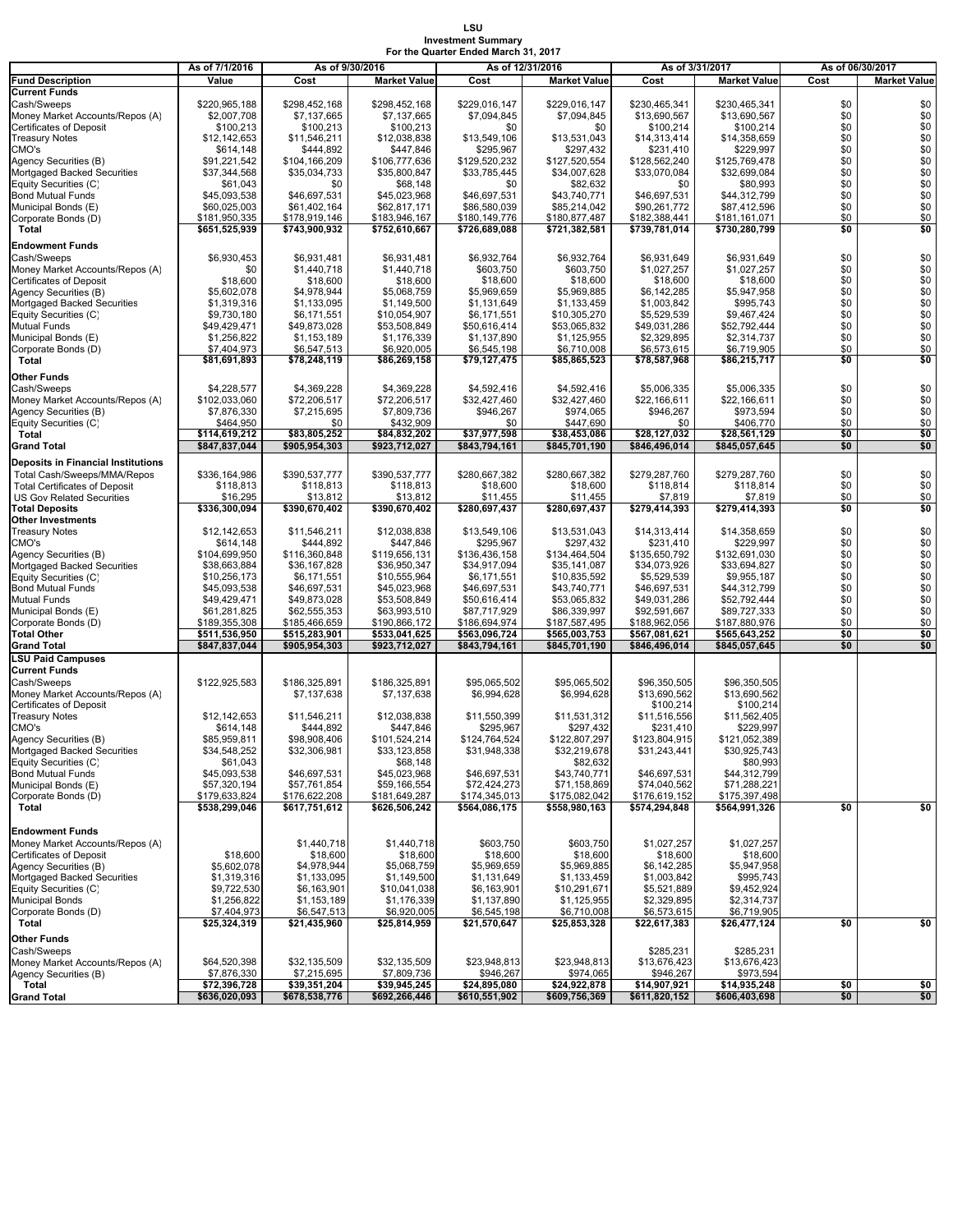| LSU                                  |  |
|--------------------------------------|--|
| <b>Investment Summarv</b>            |  |
| For the Quarter Ended March 31, 2017 |  |

|                                  | As of 7/1/2016<br>As of 9/30/2016 |               | As of 12/31/2016    |               | As of 3/31/2017     |               | As of 06/30/2017    |      |                     |
|----------------------------------|-----------------------------------|---------------|---------------------|---------------|---------------------|---------------|---------------------|------|---------------------|
| <b>Fund Description</b>          | Value                             | Cost          | <b>Market Value</b> | Cost          | <b>Market Value</b> | Cost          | <b>Market Value</b> | Cost | <b>Market Value</b> |
| <b>LSU Health Shreveport</b>     |                                   |               |                     |               |                     |               |                     |      |                     |
| <b>Current Funds</b>             |                                   |               |                     |               |                     |               |                     |      |                     |
| Cash/Sweeps S.                   | \$52,626,700                      | \$59,745,276  | \$59,745,276        | \$51,644,845  | \$51.644.845        | \$60,966,063  | \$60,966,063        |      |                     |
| Cash/Sweeps C.                   | \$1,290,500                       | \$1,417,307   | \$1,417,307         | \$542.995     | \$542.995           | \$569.271     | \$569,271           |      |                     |
| Cash/Sweeps H.                   | \$499,056                         | \$460,977     | \$460,977           | \$377,510     | \$377,510           | \$341,643     | \$341,643           |      |                     |
| Cash/Sweeps                      | \$54,416,256                      | \$61,623,560  | \$61,623,560        | \$52,565,350  | \$52,565,350        | \$61,876,977  | \$61,876,977        | \$0  | \$0                 |
| Money Market Accounts/Repos (A)  | \$1,506,001                       | \$3           | \$3                 | \$4           | \$4                 | \$5           | \$5                 |      |                     |
| Treasury Notes (B)               |                                   |               |                     | \$1,998,707   | \$1,999,731         | \$2,796,858   | \$2,796,254         |      |                     |
| Agency Securities (B)            | \$5,261,731                       | \$5,257,803   | \$5,253,422         | \$4,755,708   | \$4,713,257         | \$4,757,325   | \$4,717,089         |      |                     |
| Mortgaged Backed Securities (B)  | \$2,796,316                       | \$2,727,752   | \$2,676,989         | \$1,837,107   | \$1,787,950         | \$1,826,643   | \$1,773,341         |      |                     |
| Municipal Bonds (E)              | \$2,704,809                       | \$3,640,310   | \$3,650,617         | \$14,155,766  | \$14,055,173        | \$16,221,210  | \$16,124,375        |      |                     |
| Corporate Bonds (D)              | \$2,316,511                       | \$2,296,938   | \$2,296,880         | \$5,804,763   | \$5,795,445         | \$5,769,289   | \$5,763,573         |      |                     |
| <b>Total</b>                     | \$69,001,624                      | \$75,546,366  | \$75,501,471        | \$81,117,405  | \$80,916,910        | \$93,248,307  | \$93,051,614        | \$0  | \$0                 |
| <b>Endowment Funds</b>           |                                   |               |                     |               |                     |               |                     |      |                     |
| Cash/Sweeps                      | \$6,930,453                       | \$6,931,481   | \$6,931,481         | \$6,932,764   | \$6,932,764         | \$6,931,649   | \$6,931,649         |      |                     |
| Equity Securities (C)            | \$7.650                           | \$7,650       | \$13,869            | \$7.650       | \$13,599            | \$7,650       | \$14,500            |      |                     |
| <b>Mutual Funds</b>              | \$49,429,471                      | \$49,873,028  | \$53,508,849        | \$50,616,414  | \$53,065,832        | \$49,031,286  | \$52,792,444        |      |                     |
| Total                            | \$56,367,574                      | \$56,812,159  | \$60,454,199        | \$57,556,828  | \$60,012,195        | \$55,970,585  | \$59,738,593        | \$0  | \$0                 |
| <b>Grand Total</b>               | \$125,369,198                     | \$132,358,525 | \$135,955,670       | \$138,674,233 | \$140,929,105       | \$149,218,892 | \$152,790,207       | \$0  | \$0                 |
| <b>LSU HCSD</b>                  |                                   |               |                     |               |                     |               |                     |      |                     |
| <b>Current Funds</b>             |                                   |               |                     |               |                     |               |                     |      |                     |
| Cash/Sweeps                      | \$43,641,215                      | \$43,602,414  | \$43,602,414        | \$78,215,039  | \$78,215,039        | \$72,237,859  | \$72,237,859        |      |                     |
| <b>Total</b>                     | \$43,641,215                      | \$43,602,414  | \$43,602,414        | \$78,215,039  | \$78,215,039        | \$72,237,859  | \$72,237,859        | \$0  | \$0                 |
|                                  |                                   |               |                     |               |                     |               |                     |      |                     |
| Other Funds                      |                                   |               |                     |               |                     |               |                     |      |                     |
| Cash/Sweeps                      | \$3,943,346                       | \$4.083.997   | \$4,083,997         | \$4,592,416   | \$4,592,416         | \$4,721,104   | \$4,721,104         |      |                     |
| Money Market Accounts/Repos (A)  | \$37,512,662                      | \$40,071,008  | \$40,071,008        | \$8,478,647   | \$8,478,647         | \$8,490,188   | \$8,490,188         |      |                     |
| Equity Securities (C)            | \$464,950                         |               | \$432,909           |               | \$447,690           |               | \$406,770           |      |                     |
| <b>US Gov Related Securities</b> | \$16,295                          | \$13,812      | \$13,812            | \$11,455      | \$11,455            | \$7,819       | \$7,819             |      |                     |
| Total                            | \$41,937,253                      | \$44,168,817  | \$44,601,726        | \$13,082,518  | \$13,530,208        | \$13,219,111  | \$13,625,881        | \$0  | \$0                 |
| <b>Grand Total</b>               | \$85,578,468                      | \$87,771,231  | \$88,204,140        | \$91,297,557  | \$91,745,247        | \$85,456,970  | \$85,863,740        | \$0  | \$0                 |
| <b>LSU - Shreveport</b>          |                                   |               |                     |               |                     |               |                     |      |                     |
| Current Funds*                   |                                   |               |                     |               |                     |               |                     |      |                     |
| Cash/Sweeps                      | (\$17,866)                        | \$6,900,303   | \$6,900,303         | \$3.170.256   | \$3,170,256         | \$0           | \$0                 |      |                     |
| Money Market Accounts/Repos (A)  | \$501,707                         | \$24          | \$24                | \$100,213     | \$100,213           | \$0           | \$0                 |      |                     |
| Certificates of Deposit          | \$100,213                         | \$100,213     | \$100,213           |               |                     |               |                     |      |                     |
| <b>Total</b>                     | \$584,054                         | \$7,000,540   | \$7,000,540         | \$3,270,469   | \$3,270,469         | \$0           | \$0                 | \$0  | \$0                 |
|                                  |                                   |               |                     |               |                     |               |                     |      |                     |
| <b>Other Funds</b>               |                                   |               |                     |               |                     |               |                     |      |                     |
| Cash/Sweeps                      | \$285,231                         | \$285,231     | \$285,231           |               |                     |               |                     |      |                     |
| Total                            | \$285,231                         | \$285,231     | \$285,231           | \$0           | \$0                 | \$0           | \$0                 | \$0  | \$0                 |
| <b>Grand Total</b>               | \$869.285                         | \$7,285,771   | \$7,285,771         | \$3,270,469   | \$3,270,469         | \$0           | \$0                 | \$0  | \$0                 |
| <b>System Total</b>              | \$847,837,044                     | \$905,954,303 | \$923,712,027       | \$843,794,161 | \$845,701,190       | \$846,496,014 | \$845,057,645       | \$0  | \$0                 |
|                                  |                                   |               |                     |               |                     |               |                     |      |                     |

\* Negative balance in the cash/Sweeps section of the current funds does not respresent an actual negative bank balance, rather it represents a timing difference of the allocation of the current funds.

\*\* Small endowment funds at LSUS were moved to the LSUS Foundation to accommodate Workday<br>\*\*\* LSU Paid Campuses include the following: LSU, LSU Ag Center, LSUA, LSUE, LSU Health New Orleans, and the LSU Pennington Biomedic

BENCHMARK NOTES (Example Only)<br>(A) Benchmarked against 90 day T-Bil<br>(B) Benchmarked against Barclay's US Agg Bond TR USD<br>(C) US equities benchmarked against Russell 3000 and international against MSCI emerging market<br>(D) B

Disclaimer: Pursuant to PM-9, corporate bonds/notes only available for investment beginning 7-1-2011 Louisiana law provides for restrictions on maturity and allocation and may effect benchmark comparisons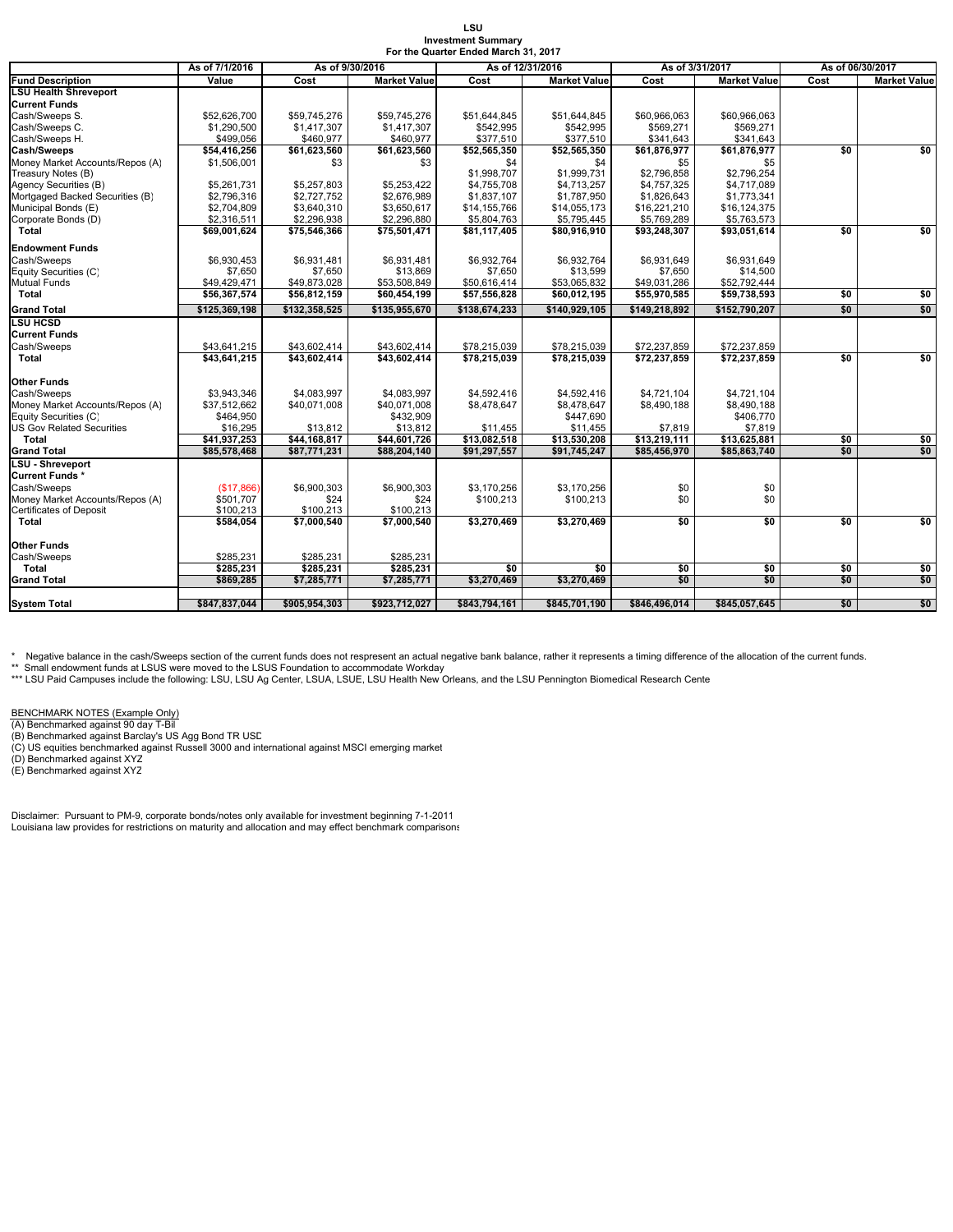# **LSU Investment Management Program**

As of 03/31/2017

#### **Market Update:**

- $\bullet$  March was <sup>a</sup> volatile month for the 10 YR US Treasury. It started the month at <sup>a</sup> 2.36% yield before climbing to 2.62% in anticipation of the March Fed meeting. After the Fed meeting and the failure of President Trump's healthcare bill, yields on the 10 YR began to decline, eventually setting in at 2.42% by month end. The result for the month was <sup>a</sup> slight increase in the 10 YR US Treasury yield of 6 bps.
- $\bullet$ Fiscal YTD, the yield on the 10 YR has increased from 1.49% (June 30, 2016) to 2.42% (March 31, 2017).
- $\bullet$  In March, the S&P 500 and Russell 300 indexes were relatively flat for the month, with gains of 0.12% and 0.07%, respectively, with dividends reinvested.

#### **Portfolio Update:**

- . **Non‐Endowed**
	- o Total Return for March was 0.07%, which was above the Barclays AGG Index Total Return of (0.05%).
	- oFor the quarter, Total Return was 0.93%, slightly ahead of the Barclays AGG Index Total Return of .82%.
	- oYTD Total Return is <sup>a</sup> negative 1.21%, ahead of the Barclays AGG Index Total Return of negative 1.73%.
	- oRealized Yield on the Non Endowed portfolio is 2.06% fiscal YTD and is expected to be <sup>~</sup> 2.70% for fiscal 2017.
- . **Endowed**
	- o Total Return in March was 0.03%.
	- o $\circ$  Fiscal YTD the Endowed portfolio is up 4.58%, ahead of the Benchmark Total Return of 3.16%.
	- o In March, <sup>a</sup> Mississippi Taxable Muni bond (CUSIP 6055805Q8) was purchased with the proceeds from the prior month's sale of equities for rebalancing purposes. The MS bond is AA rated, has <sup>a</sup> yield of 3.63% and <sup>a</sup> modified duration of 7.59.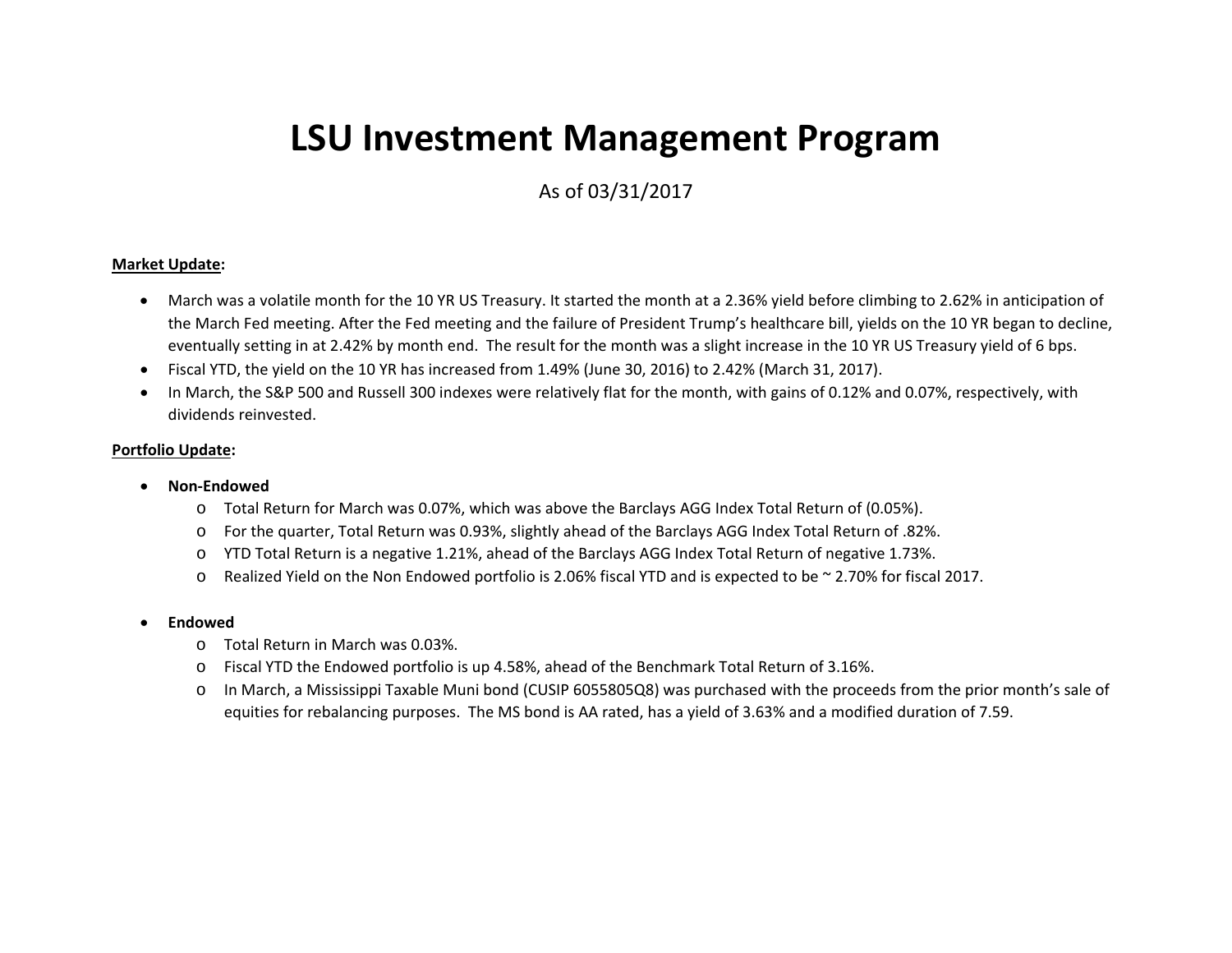

## Investment Management Program Non Endowed Accounts **Realized Yield**

As of 3/31/2017

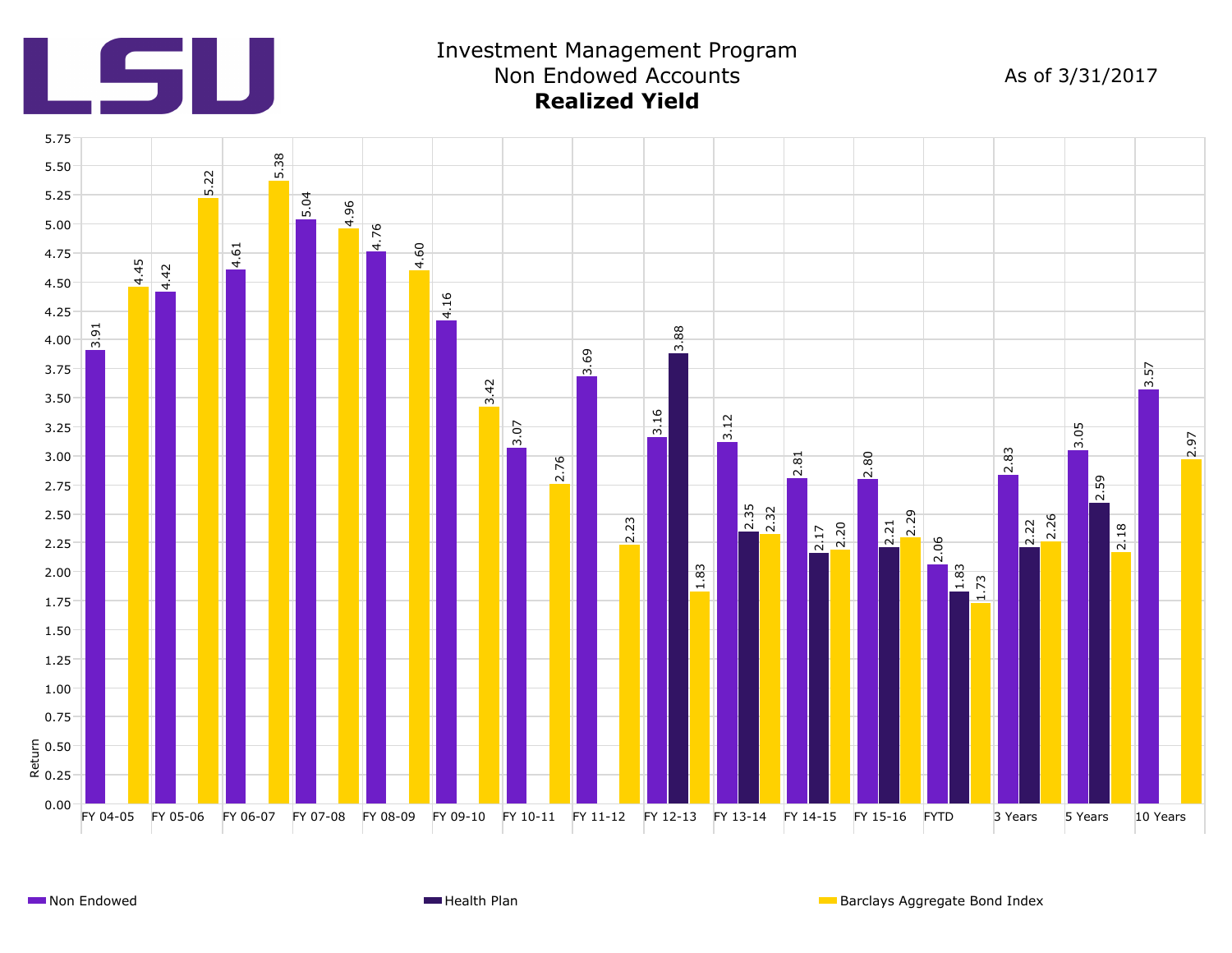

## Investment Management Program Non Endowed Accounts **Total Return**

As of 3/31/2017

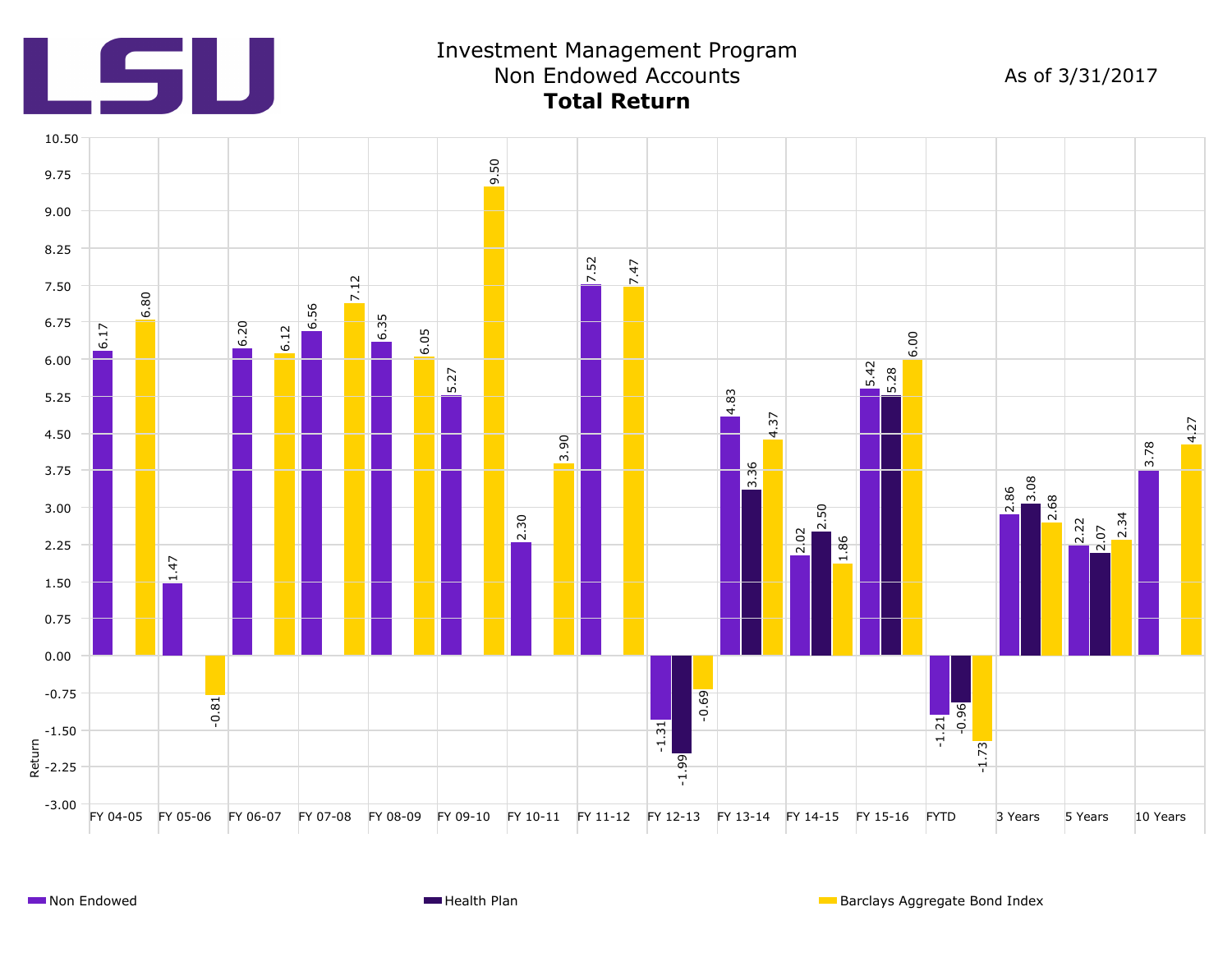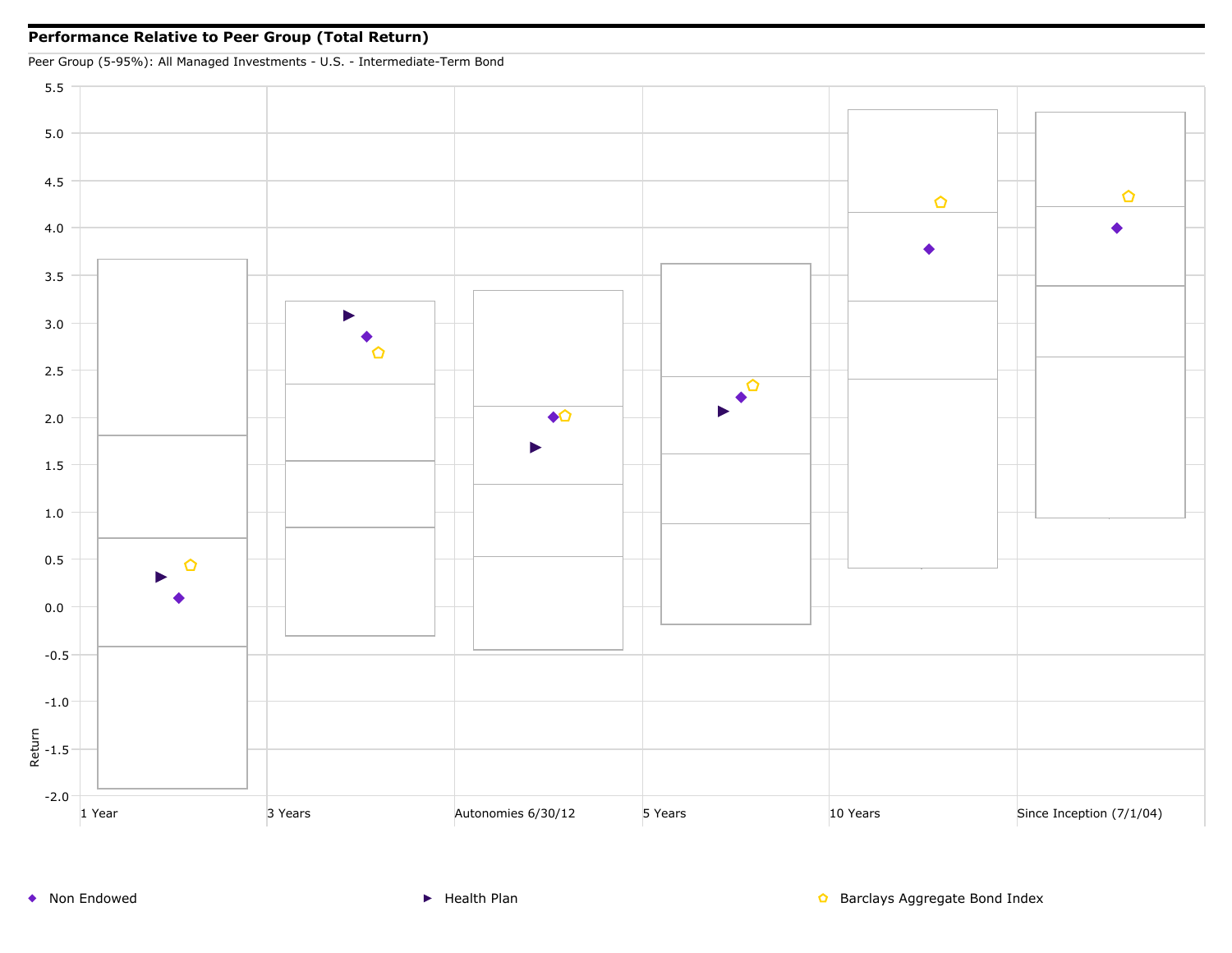

### Investment Management Program Endowed Accounts **Realized Yield**

As of 3/31/2017



Endowment **Endowment Endowed Benchmark** Communication Communication Communication Communication Communication Communication Communication Communication Communication Communication Communication Communication Communication